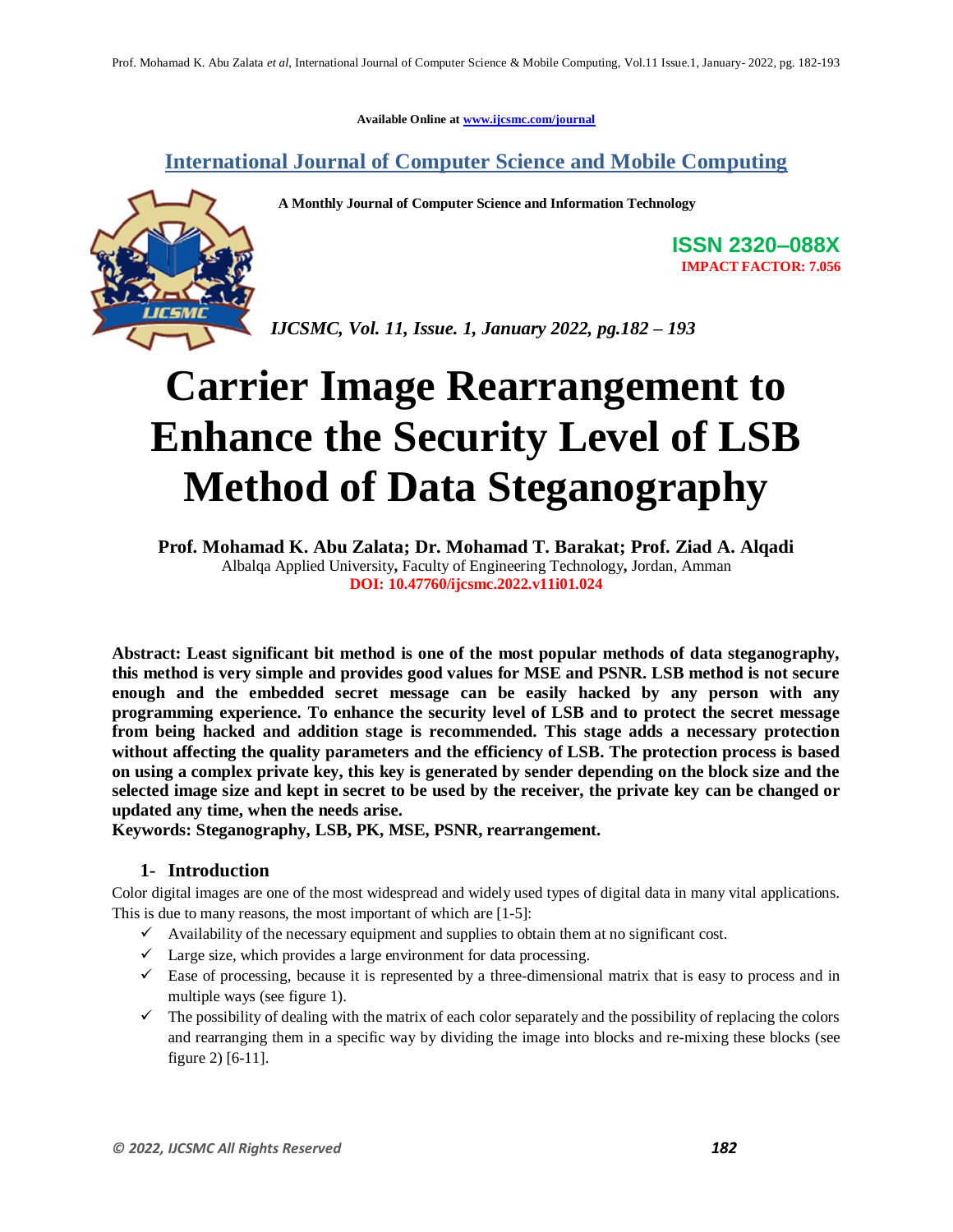

Figure 1: Color image representation



Figure 2: Color image rearrangement

 $\checkmark$  The color values in the digital image range between 0 and 255 and these values are identical to the ASCII values that represent the symbols in text messages, which facilitate the processing of text messages using color digital images (see figures 3 and 4) [15-20].



Figure 3: Color pixels' values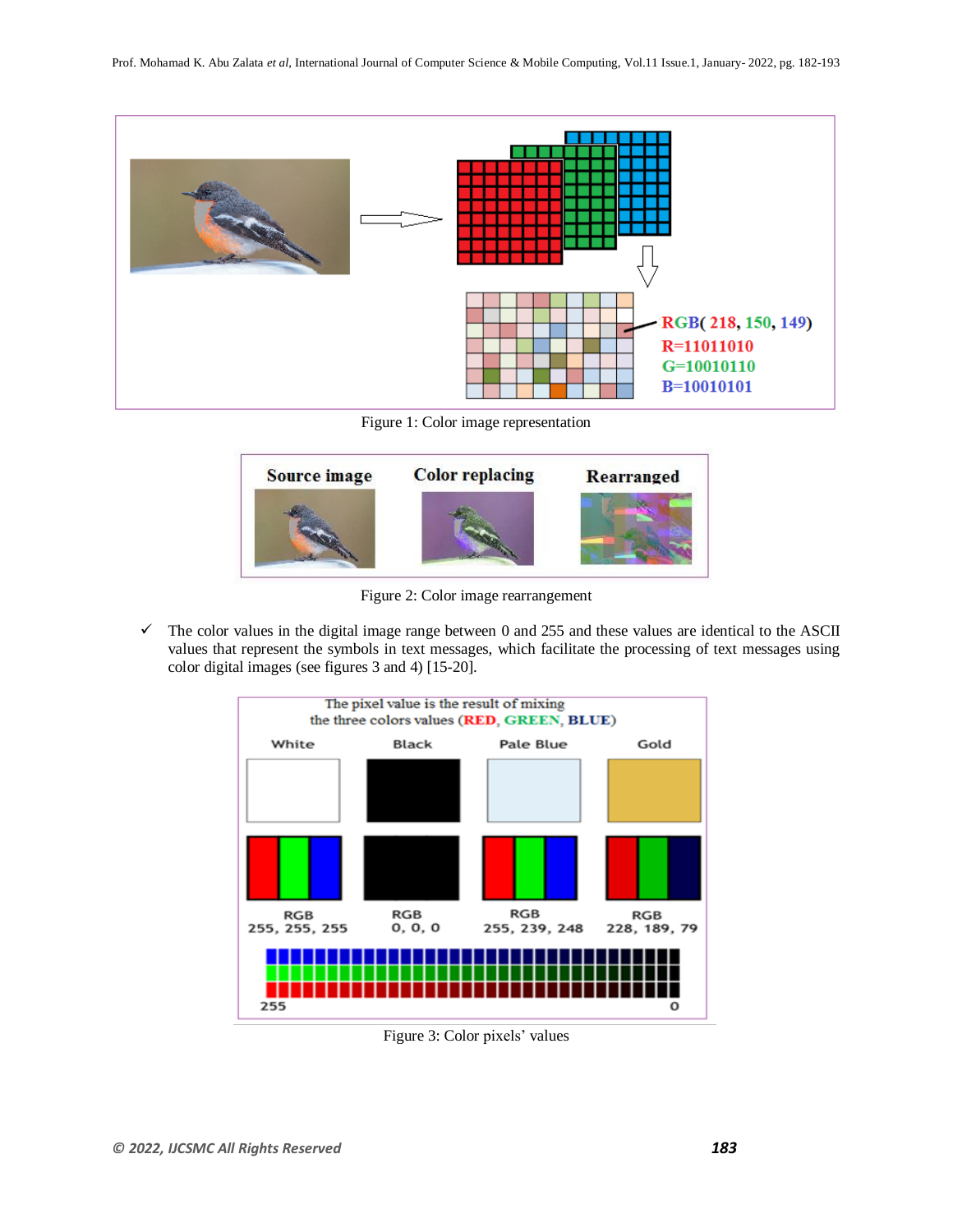

Figure 4: Image and histograms

Color digital images are used in many vital applications, the most important of which is to hide secret text messages, which is known as data steganography[33-38]. Data steganography as shown in figure 5 means hiding secret and private data in a covering color image to produce a stego\_image using a selected method of data steganography [21- 27].



Figure 5: Data steganography process

The process of hiding confidential data in the image should not affect it by making modifications that can be observed with the naked eye, the changes can be measured by the quality parameters MSE (mean square error) and/or PSNR (peak signal to noise ratio), these parameters can be calculated using equations 1 and 2, a good method of data steganography must provide a small value for MSE and a big value of PSNR, this means that a minor change were made after hiding the secret message [28-32].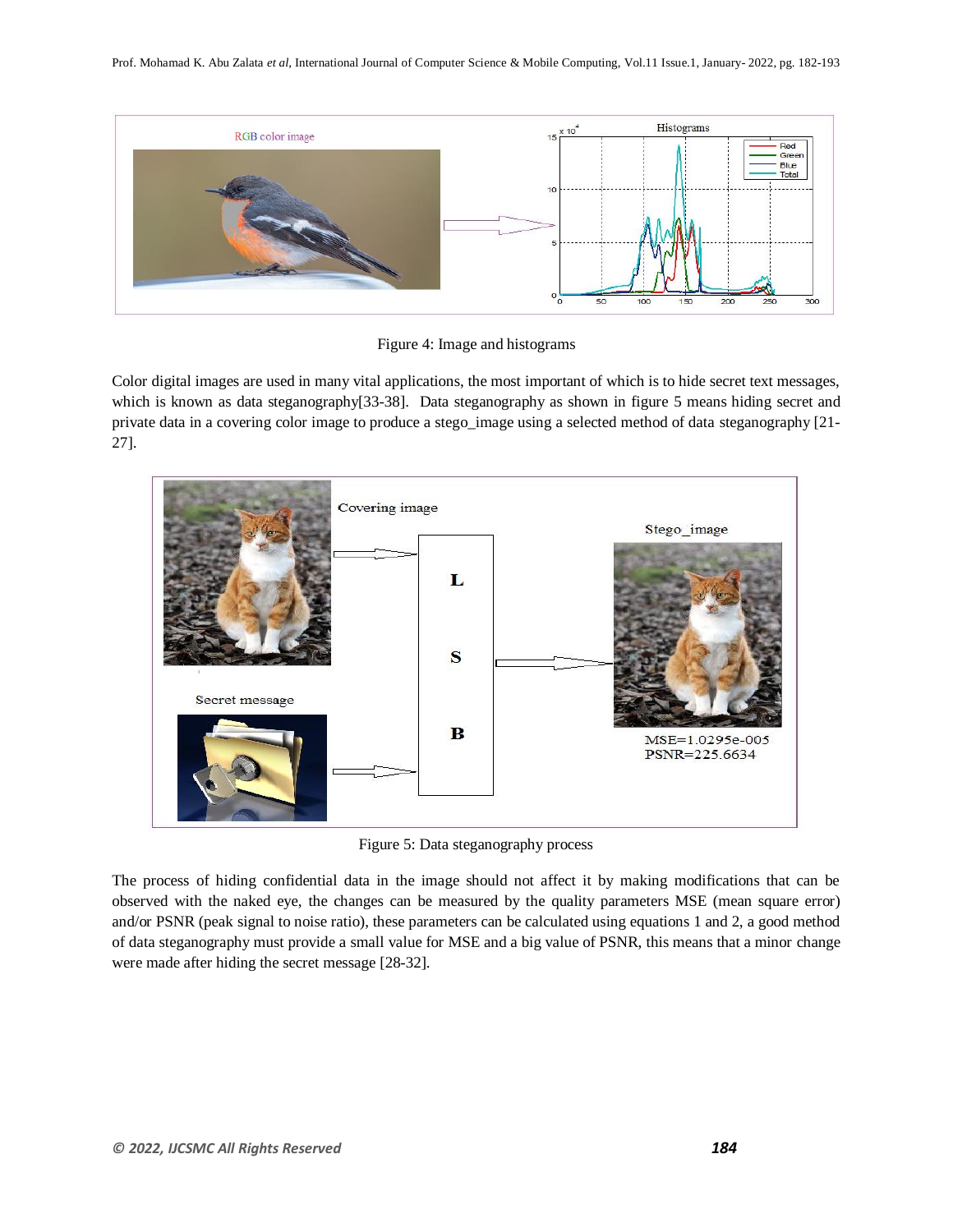**MSE** of x channel

$$
MSE_x = \frac{1}{N}\sum_{i=0}^{m-1}\sum_{j=0}^{n-1}[S(i,j)-R(i,j)]^2\hspace{2mm}, N=m*n
$$

 $(75.25.2)$ 

**Total MSE** 

$$
MSE_t = MSE_R + MSE_G + MSE_B
$$

#### **Calculate PSNR**

$$
PSNR = 10 * \log_{10} \frac{(MAX_I)^2}{MSE_t}
$$
 (2)

#### **2- Related Works**

Multiple methods are used to hide messages and confidential data in color digital images, and many of these methods are based on the least significant bit (LSB) method. The LSB method has good advantages that have led to its widespread, including [12], [13], [14]:

- $\checkmark$  Ease of programming and implementation.
- $\checkmark$  Great hiding ability, where a text message can be hidden in a color image with a size equal to the size of the image divided by eight, because eight bytes of the image are allocated for each byte of the text message.
- $\checkmark$  High efficiency because it takes a little time to hide data and a little time to retrieve data from the digital image.
- $\checkmark$  A high quality factor for the digital image carrying the text message, where the amount of change in a byte in the stego\_image ranges between negative one and positive one (here the MSE between the source image and the stego image always very small, while the PSNR value very high).

Despite the advantages of the LSB method, it is not secure and does not provide the necessary protection for secret messages hidden in the digital image, as it is easy to penetrate by people with software experience, which leads us to the need to provide the necessary protection for this method.

LSB method can be implemented applying the following steps:

- Convert the holding image and the secret message to binary.
- For each byte of the secret message reserve 8 bytes from the holding image.
- Use least significant bits of the holding bytes to insert the byte of the message as shown in the example illustrated in figure 6.
- Convert back the holding image to decimal to produce the stego\_image.



Figure 6: LSB example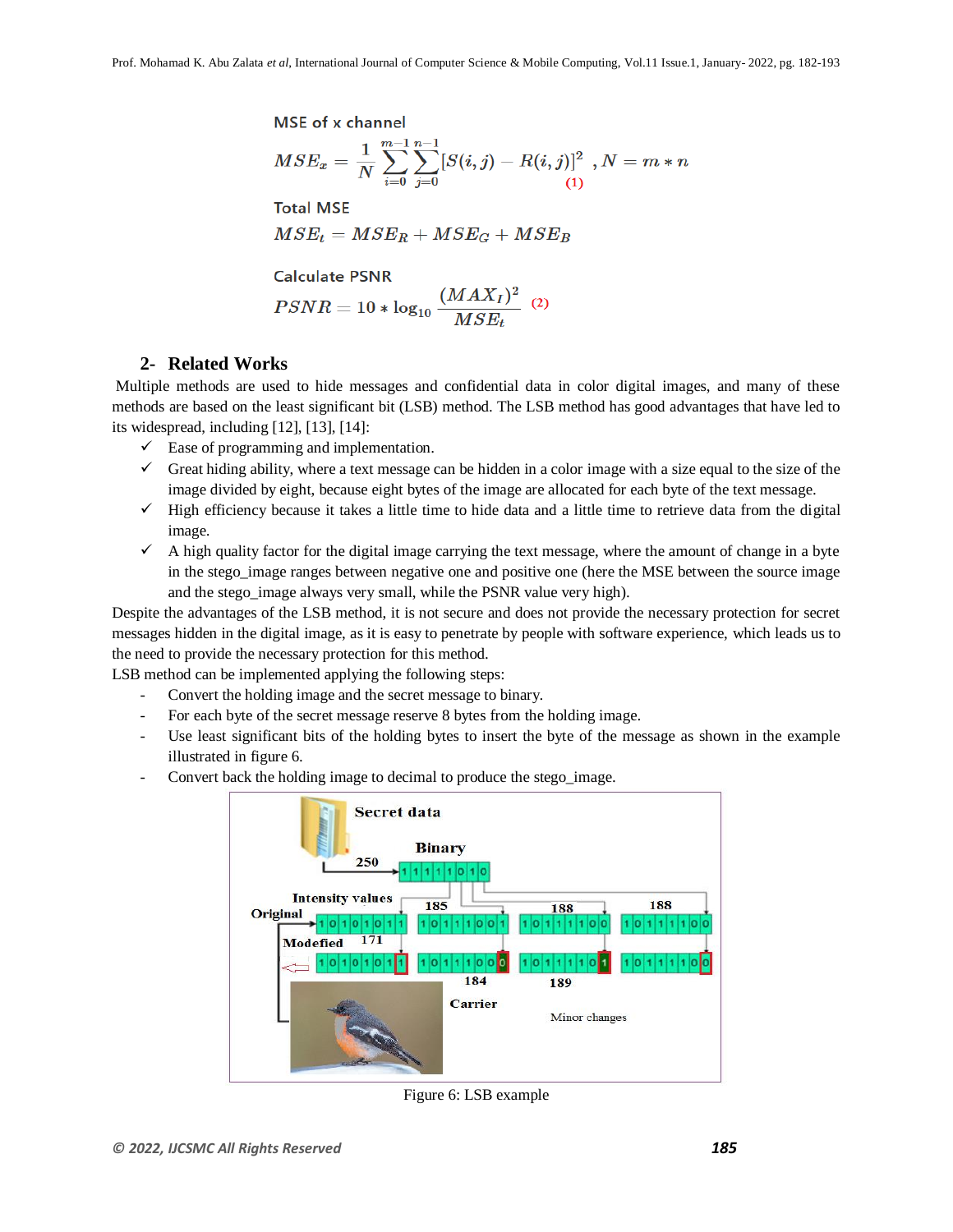#### **3- The Proposed Method**

The proposed method is based on LSB data steganography by using a special private (PK), this PK can be created depending on the process of dividing the holding color image into blocks and rearranging these blocks to produce a rearranged holding image. The holding image is to be divided into equal blocks, the number of blocks and the block size is determined by the message sender. The process of rearrangement must be saved to be used as a PK as shown in figure 7 (number of blocks=10):



Figure 7: Example of generating PK

The proposed method of data hiding can be implemented as shown in figure 8 applying the following steps:

- Get the carrier image.
- Determine the number of blocks.
- Divide the carrier image into equal blocks (except the last block).
- Rearrange the blocks using a selected sequence to get the holding rearranged image.
- Apply LSB method.
- Rearrange back the image to get the stego\_image.



Figure 8: Proposed method hiding process

The process of data extracting can be implemented as shown in figure 9 applying the following steps:

- Get the stego image.
- Get the PK.
- Rearrange the stego\_image using PK.
- Apply LSB data extraction to get the secret message.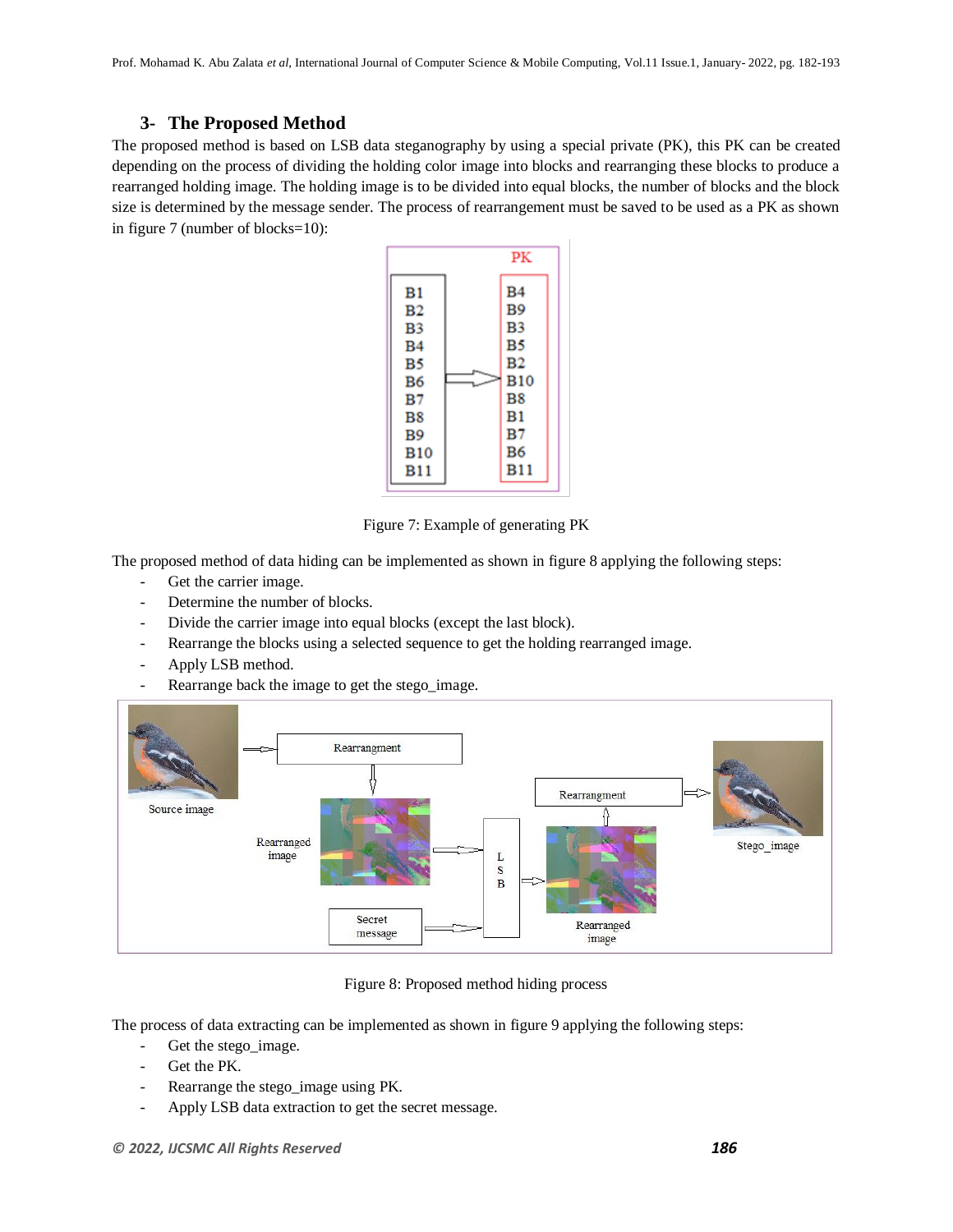

Figure 9: Message extraction process

### **4- Implementation and Experimental Results**

The proposed method was implemented using various images and secret messages, the PK shown in figure 10 was used:



Figure 10: Example of used PK

Figures 11, 12 and 13 show an outputs results of hiding selected message in a covering image.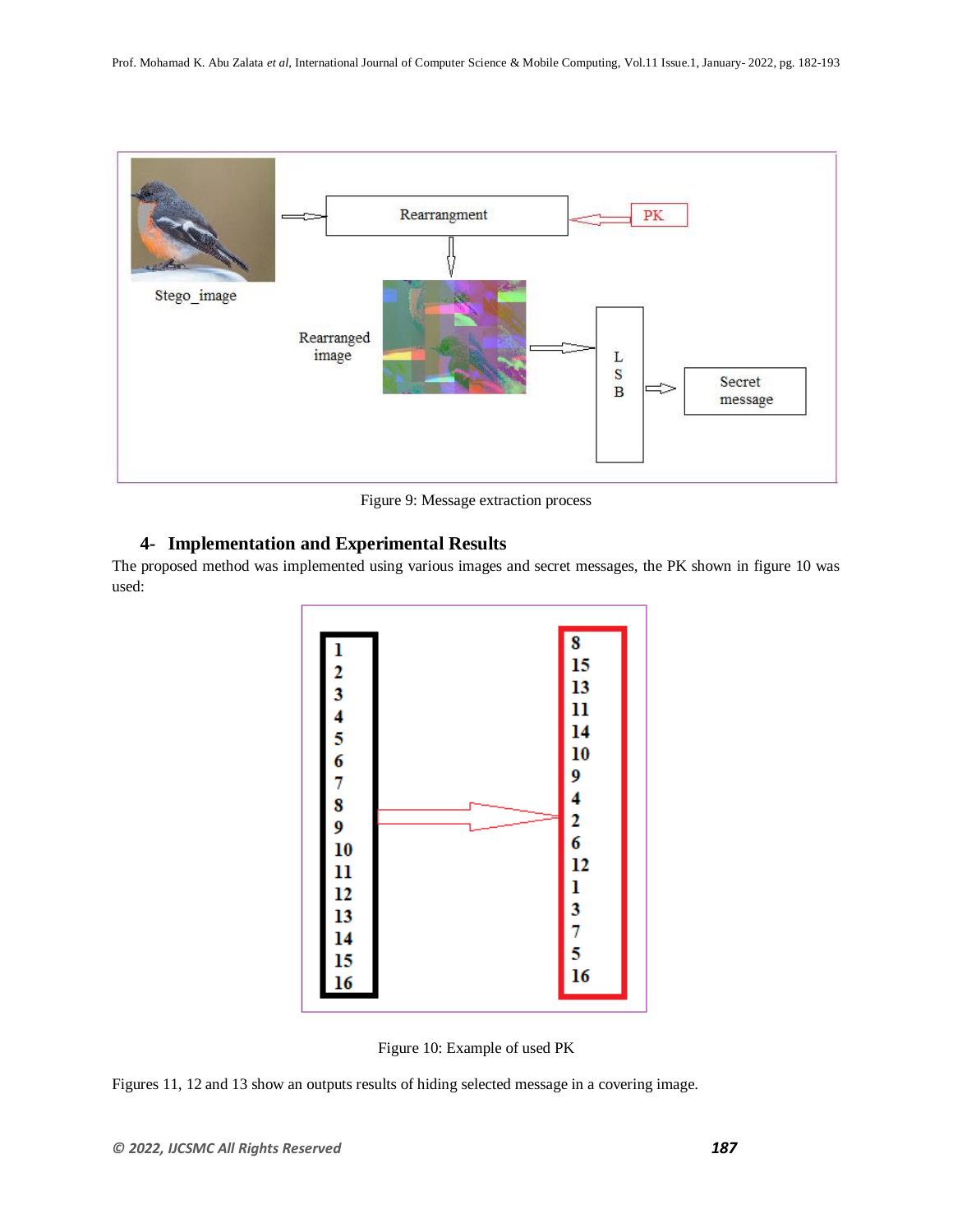



Figure 13: Stego\_image example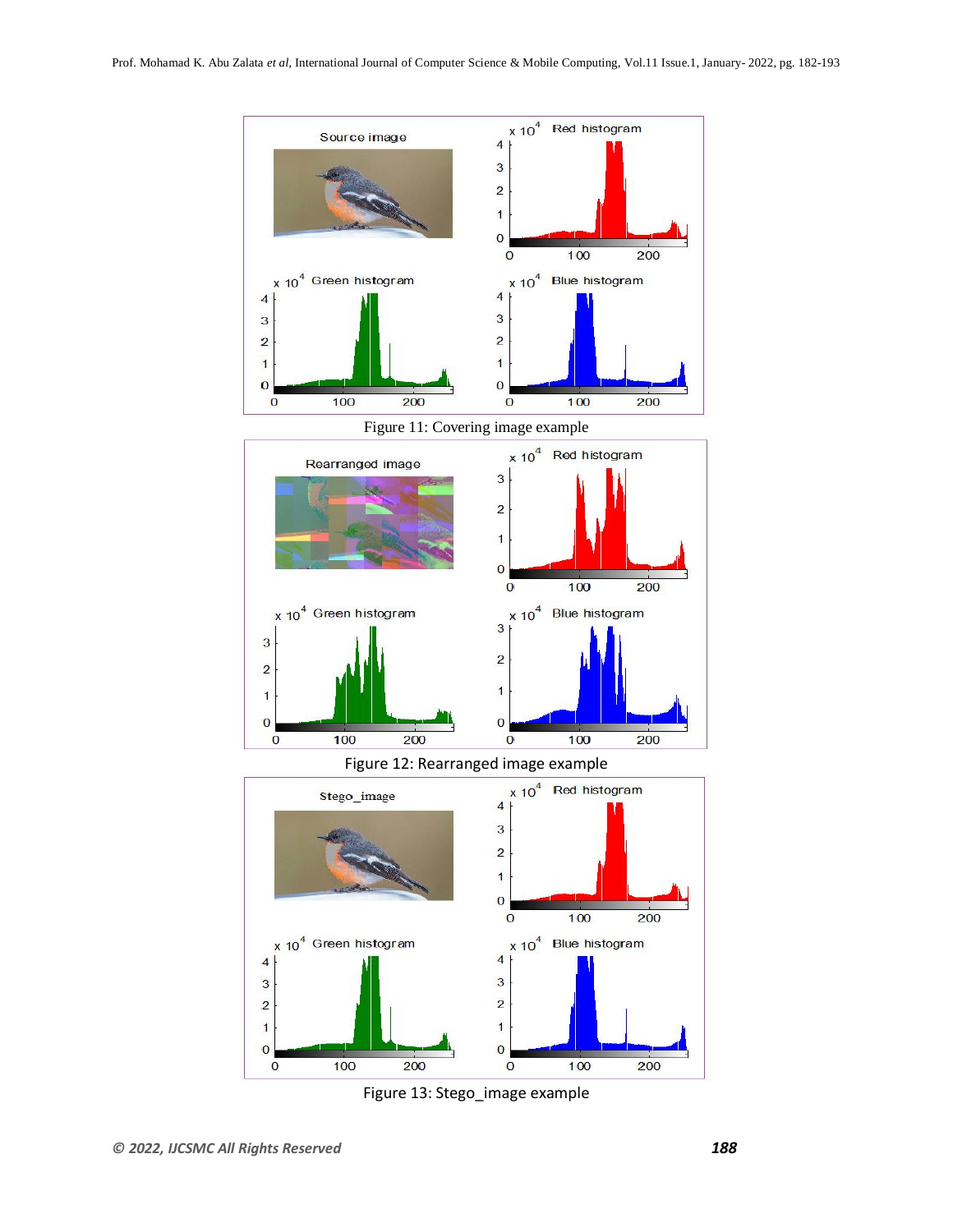A message of 20-characters length was treated by the proposed method using various covering images, table 1 shows the obtained experimental results:

| Image # | Size (byte) | <b>MSE</b>  | <b>PSNR</b> | Ordering<br>time $(2*t)$ | Hiding time | Total time |
|---------|-------------|-------------|-------------|--------------------------|-------------|------------|
|         | 150849      | 4.6360e-004 | 187.5807    | 0.0011                   | 0.0302      | 0.0322     |
| 2       | 77976       | 8.9771e-004 | 180.9819    | 7.8240e-004              | 0.0175      | 0.0183     |
| 3       | 518400      | 1.3503e-004 | 199.9253    | 0.0020                   | 0.0903      | 0.0923     |
| 4       | 5140800     | 1.3617e-005 | 222.8675    | 0.0293                   | 0.8792      | 0.9303     |
| 5       | 4326210     | 1.6180e-005 | 221.1423    | 0.0460                   | 0.7747      | 0.8208     |
| 6       | 122265      | 5.7253e-004 | 185.4798    | 0.0008                   | 0.0244      | 0.0252     |
|         | 518400      | 1.3503e-004 | 199.9253    | 0.0020                   | 0.0961      | 0.0981     |
| 8       | 150975      | 4.6365e-004 | 187.5890    | 0.0011                   | 0.0297      | 0.0308     |
| 9       | 150975      | 4.6365e-004 | 187.5890    | 0.0013                   | 0.0354      | 0.0367     |
| 10      | 151353      | 4.6249e-004 | 187.6140    | 0.0009                   | 0.0300      | 0.0309     |
| 11      | 1890000     | 3.7037e-005 | 212.8612    | 0.0089                   | 0.3185      | 0.3274     |
| 12      | 6119256     | 1.1439e-005 | 224.6098    | 0.0673                   | 1.0182      | 1.0855     |

Table 1: Hiding 20 characters' message

Short messages were hidden in image 12 (big size image), table 2 shows the obtained experimental results:

Table 2: Short messages hiding using image 12 as a covering image

| Message length(byte) | MSE         | <b>PSNR</b> | Hiding time |
|----------------------|-------------|-------------|-------------|
| 10                   | 6.5367e-006 | 230.2060    | 1.0364      |
| 20                   | 1.3891e-005 | 222.6683    | 1.0379      |
| 30                   | 1.9774e-005 | 219.1369    | 1.0386      |
| 40                   | 2.5493e-005 | 216.5962    | 1.0475      |
| 50                   | 3.2357e-005 | 214.2121    | 1.0538      |
| 60                   | 4.0691e-005 | 211.9203    | 1.0694      |
| 70                   | 4.6411e-005 | 210.6050    | 1.0716      |
| 80                   | 5.0006e-005 | 209.8589    | 1.0767      |
| 90                   | 5.6870e-005 | 208.5728    | 1.0769      |
| 100                  | 6.8309e-005 | 206.7400    | 1.0951      |
| 120                  | 7.5173e-005 | 205.7825    | 1.1303      |

The same messages were hidden in image 2 (small size image), table 3 shows the obtained experimental results:

| Table 3: Short messages hiding using image 2 as a covering image |  |  |  |  |  |
|------------------------------------------------------------------|--|--|--|--|--|
|------------------------------------------------------------------|--|--|--|--|--|

| Message length(byte) | <b>MSE</b>  | <b>PSNR</b> | Hiding time |
|----------------------|-------------|-------------|-------------|
| 10                   | 5.3863e-004 | 186.0901    | 0.0178      |
| 20                   | 0.0011      | 179.1587    | 0.0178      |
| 30                   | 0.0016      | 175.5089    | 0.0181      |
| 40                   | 0.0020      | 172.7778    | 0.0185      |
| 50                   | 0.0024      | 170.9441    | 0.0188      |
| 60                   | 0.0029      | 169.1734    | 0.0190      |
| 70                   | 0.0038      | 166.4290    | 0.0191      |
| 80                   | 0.0042      | 165.5367    | 0.0192      |
| 90                   | 0.0047      | 164.4132    | 0.0193      |
| 100                  | 0.0052      | 163.4033    | 0.0193      |
| 120                  | 0.0061      | 161.8970    | 0.0195      |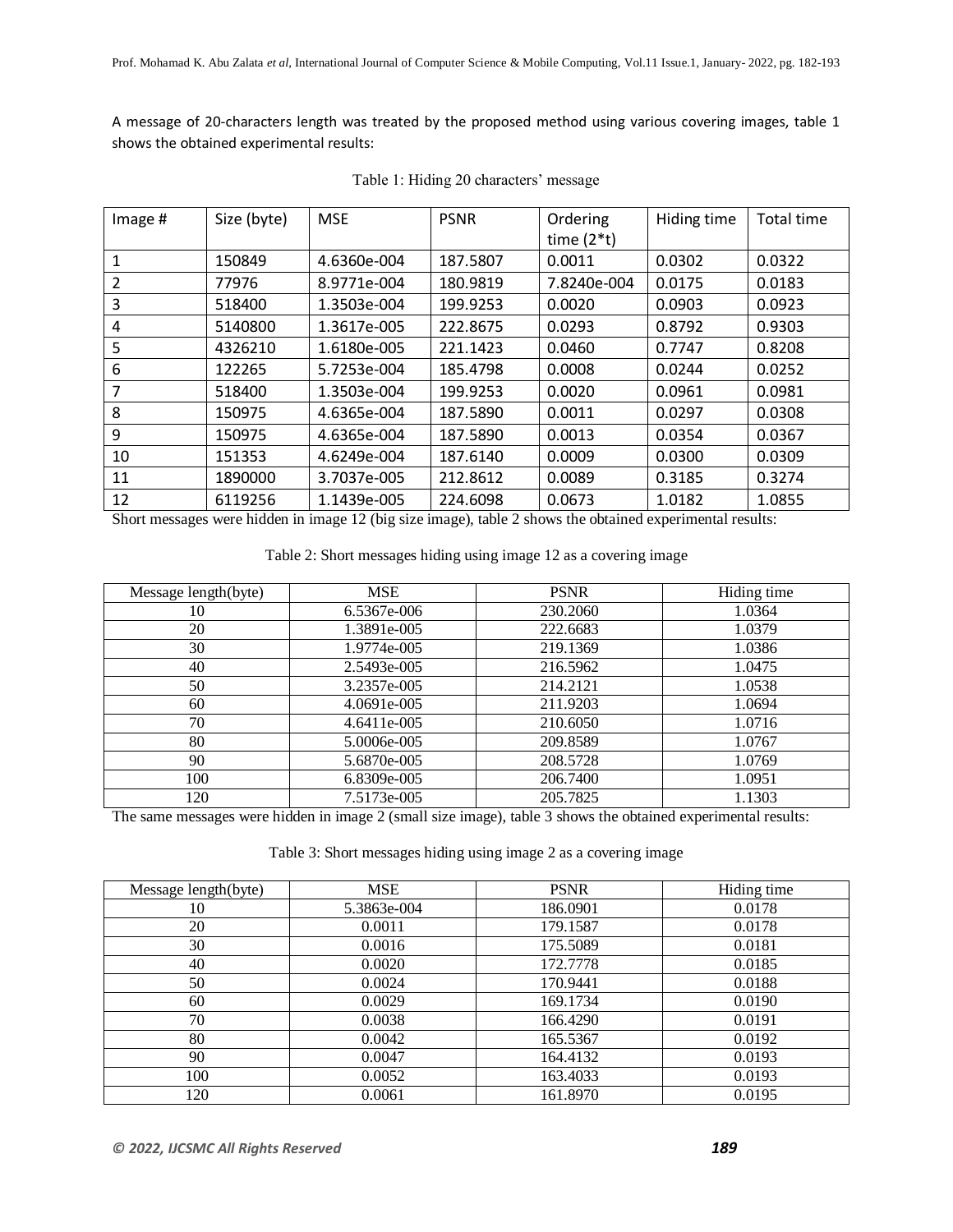Long messages were hidden in image 12 (big size image), table 4 shows the obtained experimental results:

| Message length(K byte) | <b>MSE</b>  | <b>PSNR</b> | Hiding time |
|------------------------|-------------|-------------|-------------|
|                        | 6.7426e-004 | 183.8441    | 1.1116      |
| 10                     | 0.0067      | 160.8996    | 1.1279      |
| 20                     | 0.0134      | 153.9482    | 1.1282      |
| 30                     | 0.0201      | 149.8930    | 1.1286      |
| 40                     | 0.0268      | 147.0120    | 1.1577      |
| 50                     | 0.0335      | 144.7873    | 1.1589      |
| 60                     | 0.0402      | 142.9630    | 1.1620      |
| 70                     | 0.0469      | 141.4299    | 1.1733      |
| 80                     | 0.0535      | 140.1083    | 1.1803      |
| 90                     | 0.0603      | 138.9056    | 1.1806      |
| 100                    | 0.0669      | 137.8690    | 1.1818      |

Table 4: Long messages hiding using image 12 as a covering image

The same messages were hidden in image 2 (small size image), table 5 shows the obtained experimental results:

Table 5: Long messages hiding using image 2 as a covering image

| Message length(K byte) | <b>MSE</b> | <b>PSNR</b> | Hiding time |
|------------------------|------------|-------------|-------------|
|                        | 0.0526     | 140.2843    | 0.0185      |
| 10                     | 0.0762     | 136.5638    | 0.0215      |
| 20                     | 0.0781     | 136.3212    | 0.0264      |
| 30                     | 0.0770     | 136.4584    | 0.0287      |
| 40                     | 0.0757     | 136.6347    | 0.0336      |
| 50                     | 0.0763     | 136.5571    | 0.0364      |
| 60                     | 0.0748     | 136.7488    | 0.0431      |
| 70                     | 0.0754     | 136.6686    | 0.0433      |
| 80                     | 0.0754     | 136.6737    | 0.0454      |
| 90                     | 0.0761     | 136.5857    | 0.0488      |
| 100                    | 0.0769     | 136.4784    | 0.0495      |

#### **5- Results Analysis**

The proposed method uses a rearranged covering image to hide a secret message and to produce a stego\_image, the rearrangement process is implemented based on a PK generated by the sender and used by the receiver, this PK key will protect the secret message and will make the process of LSB hacking difficult. The PK can be kept in secret and can be updated any time when the needs arise. The proposed method kept the advantages of LSB method of data steganography without any changes.

To improve the quality parameters (Improving MSE and PSNR values) it is recommended to use a carrier image with big size (see table 1), the quality parameters and the efficiency will depend on the selected image size as shown in figures 14, 15 and 16.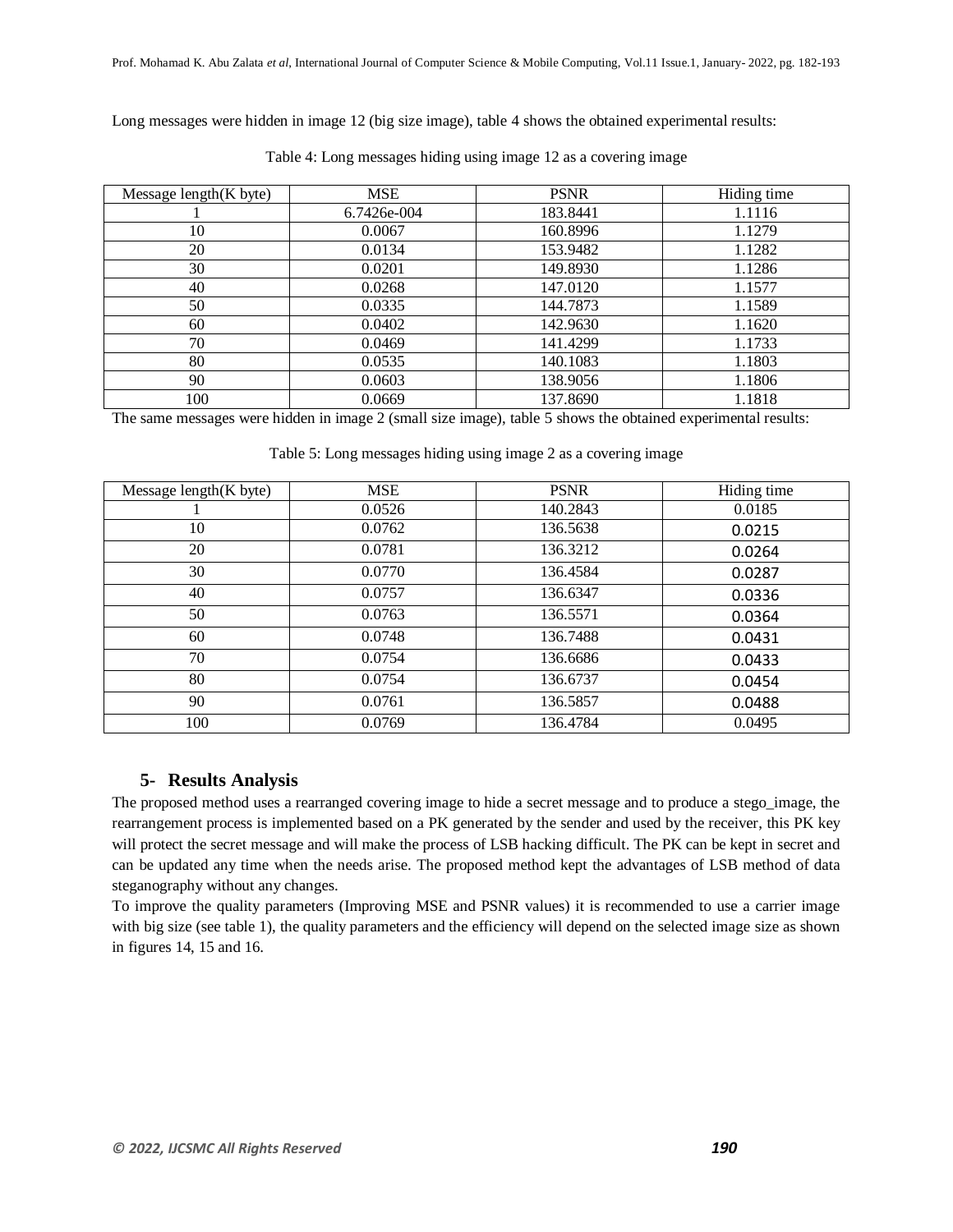

Figure 14: Relationship between image size and MSE



Figure 15: Relationship between image size and PSNR



Figure 16: Relationship between image size and Hiding time

Using big size images optimize the values of quality parameters, keeping the proposed method efficient.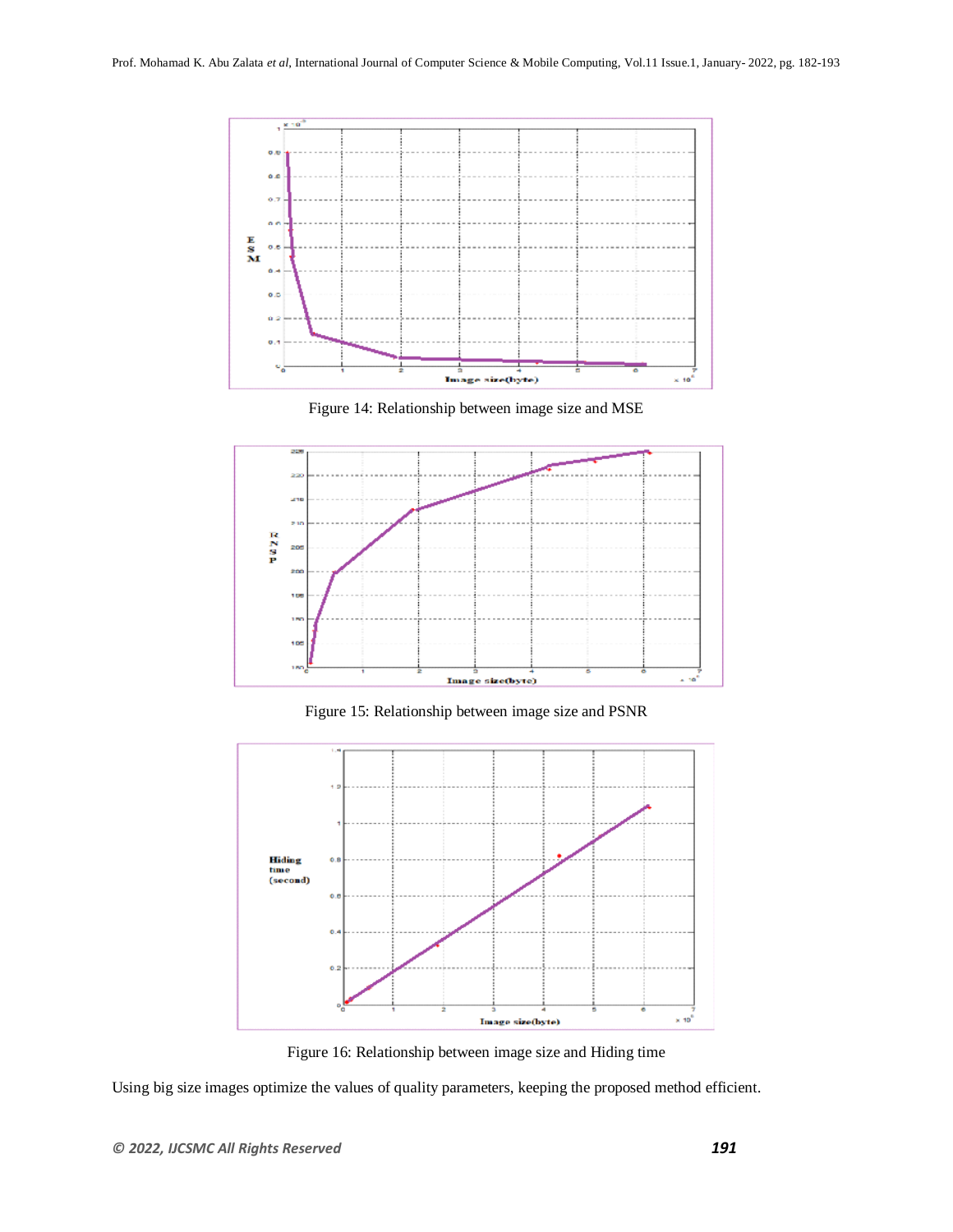#### **6- Conclusion**

A method of enhancing LSB security level was proposed. The adding secret message protection is based on using a complex PK to rearrange the carrier image and to produce the stego image. The PK is to be created by the sender and kept in secret, this PK can be updated or changed depending on the block size and the selected carrier image. Adding protection stage to LSB does not negatively affect the quality parameters MSE and PSNR, the added time for rearrangement is very small and does not negatively affect LSB efficiency, keeping the proposed method efficient. Based on the obtained experimental results it is recommended to use carrier image with big size, this will optimize the quality parameters (MSE and PSNR) values.

## **References**

- **[1].** Naseem Asad, Ismail Shayeb, Qazem Jaber, Belal Ayyoub, Ziad Alqadi, Ahmad Sharadqh, creating a Stable and Fixed Features Array for Digital Color Image, IJCSMC, Vol. 8, Issue. 8, August 2019, pg.50 – 62.
- **[2].** Majed O. Al-Dwairi, Amjad Y. Hendi, Mohamed S. Soliman, Ziad A.A. Alqadi, A new method for voice signal features creation, International Journal of Electrical and Computer Engineering (IJECE), vol. 9, issue 5, pp. 4092-4098, 2018.
- **[3].** Akram A. Moustafa and Ziad A. Alqadi, A Practical Approach of Selecting the Edge Detector Parameters to Achieve a Good Edge Map of the Gray Image, Journal of Computer Science 5 (5): 355-362, 2009.
- **[4].** ZA Alqadi, Musbah Aqel, Ibrahiem MM El Emary, Performance analysis and evaluation of parallel matrix multiplication algorithms, World Applied Sciences Journal, vol. 5, issue 2, pp. 211-214, 2008.
- **[5].** Ayman Al-Rawashdeh, Ziad Al-Qadi, using wave equation to extract digital signal features, Engineering, Technology & Applied Science Research, vol. 8, issue 4, pp. 1356-1359, 2018.
- **[6].** Ziad Alqadi, Bilal Zahran, Qazem Jaber, Belal Ayyoub, Jamil Al-Azzeh, Enhancing the Capacity of LSB Method by Introducing LSB2Z Method, International Journal of Computer Science and Mobile Computing, vol. 8, issue 3, pp. 76-90, 2019.
- **[7].** Ziad A. Alqadi, Majed O. Al-Dwairi, Amjad A. Abu Jazar and Rushdi Abu Zneit, Optimized True-RGB color Image Processing, World Applied Sciences Journal 8 (10): 1175-1182, ISSN 1818-4952, 2010.
- **[8].** Waheeb, A. and Ziad AlQadi, Gray image reconstruction. Eur. J. Sci. Res., 27: 167-173, 2009.
- **[9].** A. A. Moustafa, Z. A. Alqadi, "Color Image Reconstruction Using a New R'G'I Model", Journal of Computer Science, Vol.5, No. 4, pp. 250-254, 2009.
- **[10].**K Matrouk, A Al-Hasanat, H Alasha'ary, Z. Al-Qadi Al-Shalabi, "Speech fingerprint to identify isolated word person", World Applied Sciences Journal, Vol. 31, No. 10, pp. 1767-1771, 2014.
- **[11].**J. Al-Azzeh, B. Zahran, Z. Alqadi, B. Ayyoub, M. Abu-Zaher, "A Novel zero-error method to create a secret tag for an image", Journal of Theoretical and Applied Information Technology, Vol. 96. No. 13, pp. 4081-4091, 2018.
- **[12].**Prof. Ziad A.A. Alqadi, Prof. Mohammed K. Abu Zalata, Ghazi M. Qaryouti, Comparative Analysis of Color Image Steganography, JCSMC, Vol.5, Issue. 11, November 2016, pg.37–43.
- **[13].**M. Jose, "Hiding Image in Image Using LSB Insertion Method with Improved Security and Quality", International Journal of Science and Research, Vol. 3, No. 9, pp. 2281-2284, 2014.
- **[14].**M. Juneja, P. S. Sandhu, An improved LSB based Steganography with enhanced Security and Embedding/Extraction, 3rd International Conference on Intelligent Computational Systems, Hong Kong China, January 26-27, 2013.
- **[15].**H. Alasha'ary, K. Matrouk, A. Al-Hasanat, Z. A alqadi, H. Al-Shalabi (2013), Improving Matrix Multiplication Using Parallel Computing, International Journal on Information Technology (I.RE.I.T.) Vol. 1, N. 6 ISSN 2281-2911.
- **[16].**Bilal Zahran, Ziad Alqadi, Jihad Nader, Ashraf Abu Ein A COMPARISON BETWEEN PARALLEL AND SEGMENTATION METHODS USED FOR IMAGE ENCRYPTION-DECRYPTION, International Journal of Computer Science & Information Technology (IJCSIT) Vol 8, No 5, October 2016.
- **[17].**Z.A. Alqadi, A. Abu-Jazzar (2005), Analysis of Program Methods Used for Optimizing Matrix Multiplication, Journal of Engineering, vol. 15 n. 1, pp. 73-78.
- **[18].**Jamil Al-Azzeh, Bilal Zahran, Ziad Alqadi, Belal Ayyoub, Muhammed Mesleh: A Novel Based On Image Blocking Method to Encrypt-Decrypt Color JOIV: International Journal on Informatics Visualization, 2019.